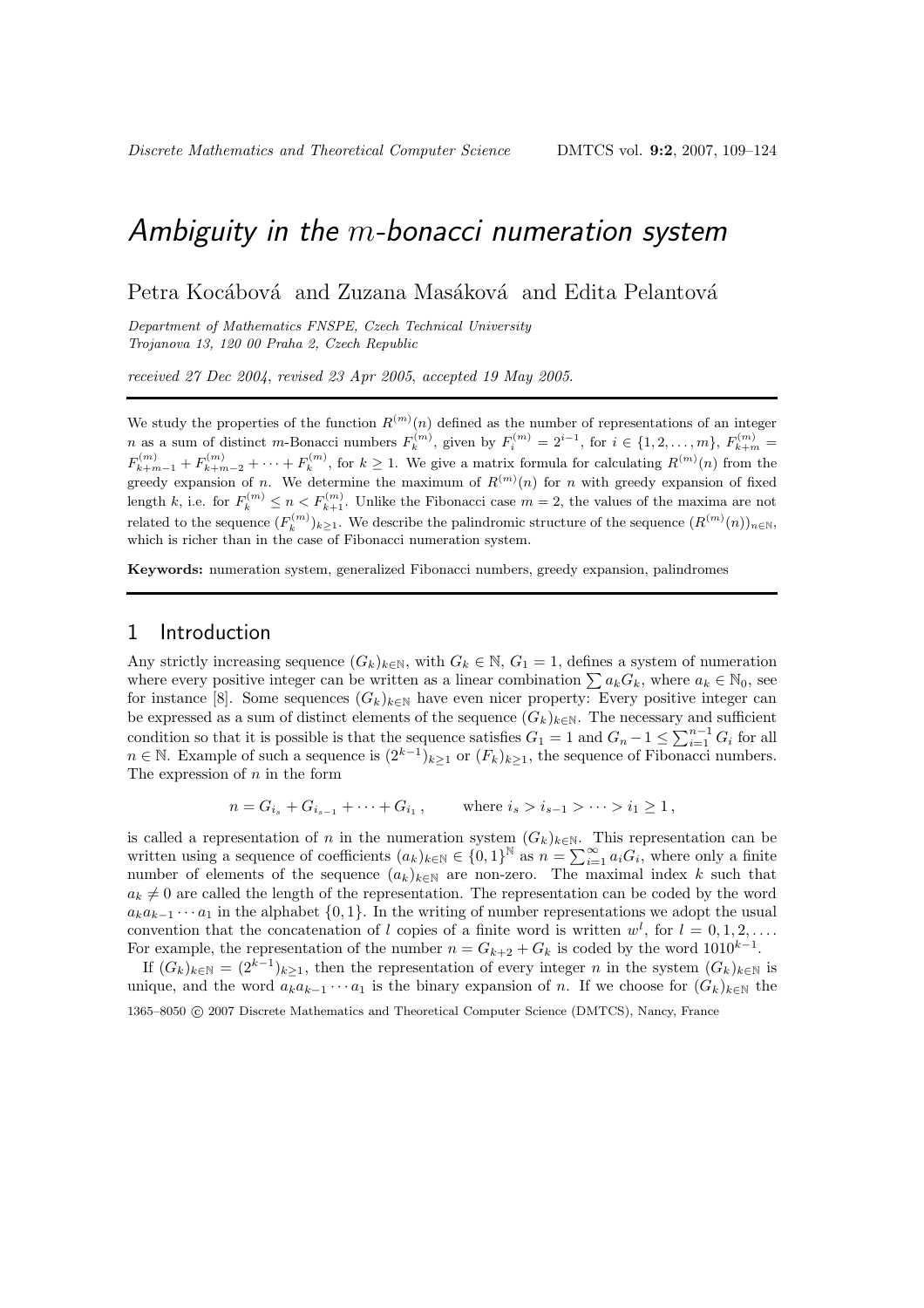Fibonacci sequence  $G_k = F_k$ , given by the recurrence  $F_{k+2} = F_{k+1} + F_k$ ,  $F_0 = F_1 = 1$ , then most integers have several representations. The number of distinct representations, denoted by  $R(n)$ , is a function studied by many authors [1, 2, 5, 11].

On the set of representations of a given integer n in the system  $(G_k)_{k\in\mathbb{N}}$  one can introduce the lexicographic order in the following way: We say that the representation  $v_l v_{l-1} \cdots v_1$  of the number *n* is greater than the representation  $u_k u_{k-1} \cdots u_1$  of *n* if  $l > k$  or  $l = k$  and the first non zero element in the sequence  $v_k - u_k, v_{k-1} - u_{k-1}, \dots, v_1 - u_1$  is positive. This order is sometimes called the radix order. The lexicographically greatest representation of a given number  $n$  is called the greedy expansion of n.

In this paper we study the measure of ambiguity of the representation of integers in the generalized Fibonacci numeration systems, the so-called m-Bonacci systems defined for  $m > 2$  by recurrence

$$
F_1^{(m)} = 1, \quad F_2^{(m)} = 2, \quad \dots \quad, \quad F_m^{(m)} = 2^{m-1},
$$
  
\n
$$
F_{k+m}^{(m)} = F_{k+m-1}^{(m)} + F_{k+m-2}^{(m)} + \dots + F_k^{(m)}, \quad \text{for } k \ge 1.
$$
\n(1)

The 2-Bonacci sequence is thus the ordinary Fibonacci sequence; 3-Bonacci sequence is usually called the Tribonacci sequence. Combinatorial properties of the  $m$ -Bonacci numeration system have been discussed in [7], in order to study the Garsia entropy connected with Pisot numbers  $\beta$ fulfilling  $\beta^m = \beta^{m-1} + \cdots + \beta + 1$ .

The m-Bonacci numeration systems are studied in [6] from the point of view of automata theory. It is proven that addition of integers written in the m-Bonacci numeration system can be performed by means of a finite state automaton, whereas it is impossible to convert an m-Bonacci representation of an integer into its standard binary expansion by a finite state automaton.

It has been shown already in [10] that every non-negative integer n can be represented as a sum of distinct elements of the  $m$ -Bonacci sequence. Such representation of  $n$  may not be unique. We denote by  $R^{(m)}(n)$  the number of different representations of n. The recurrence relation for  $m$ -Bonacci numbers ensures that starting from an arbitrary representation of  $n$  we can get any other representation of n by interchanging  $10^m \leftrightarrow 01^m$  or vice versa in the word coding the representation of n.

Obviously, the lexicographically greatest (greedy) representation of  $n$  does not contain the block 1<sup>m</sup>. Let us denote the greedy expansion of n in the numeration system  $(F_k^{(m)})_{k\geq 1}$  by  $\langle n \rangle_m$ . It can be written in the form

$$
\langle n \rangle_m = 10^{r_s} 10^{r_{s-1}} 10^{r_{s-2}} \cdots 10^{r_2} 10^{r_1}
$$
, where  $r_i \in \mathbb{N}_0$ ,

and for every i such that  $m-1 \leq i \leq s$  we have  $r_{i-m+2} + r_{i-m+3} + \cdots + r_i \geq 1$ . The length of the greedy expansion  $\langle n \rangle_m$  is  $s+r_s + r_{s-1} + \cdots + r_1$ . If the lengths of  $\langle n \rangle_m$  is k, then every other representation of n has the length either k or  $k-1$ . Representations of length k are called 'long' representations and their number is denoted by  $R_1^{(m)}(n)$ ; the other representations are called 'short' and their number is denoted by  $R_0^{(m)}(n)$ . Obviously, we have

$$
R^{(m)}(n) = R_0^{(m)}(n) + R_1^{(m)}(n).
$$

The aim of the paper is to study the properties of the function  $R^{(m)}(n)$ . First we show that the Berstel matrix formula [1] for calculation of the value  $R^{(2)}(n)$  from the greedy expansion  $\langle n \rangle_m$  can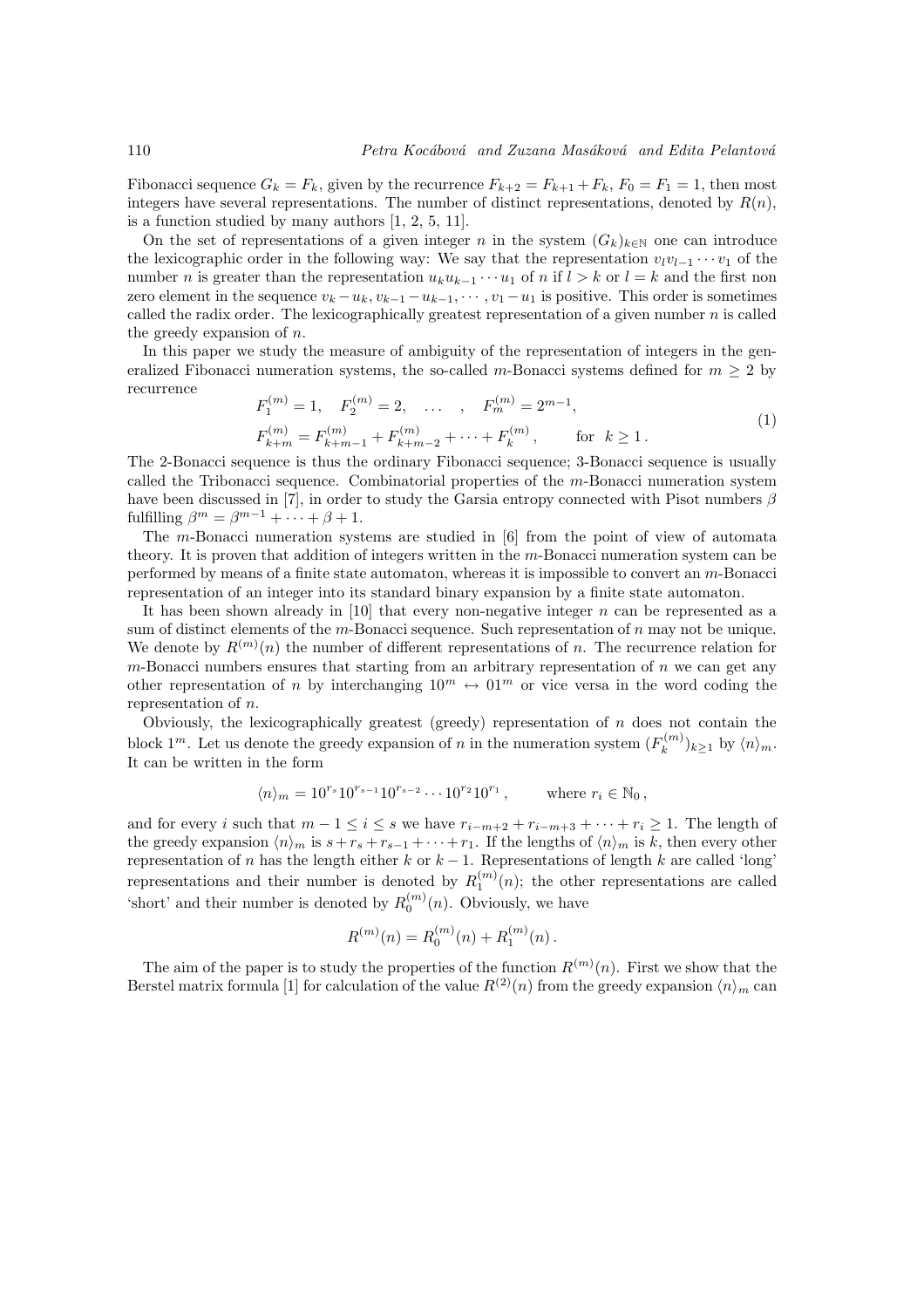be generalized for  $m \geq 3$ . In the next section we focus on the study of the segment of the sequence  $R^{(m)}(n)$  for  $F_k^{(m)} \leq n < F_{k+1}^{(m)}$ , i.e. for such integers n whose greedy expansion has constant length k. For the Fibonacci numeration system it is known [2, 5] that among numbers with a fixed length k of the greedy expansion only  $n = F_{k+1}^{(2)} - 1$  satisfies  $R^{(2)}(n) = 1$ , and moreover, the segments of the sequence  $R^{(2)}(n)$  between two unit values are palindromes. For the m-Bonacci numeration system with  $m \geq 3$  we show that the number of integers n in the segment  $[F_k^{(m)}, F_{k+1}^{(m)}]$  with a unique representation  $R^{(m)}(n) = 1$  is equal to the  $(m-1)$ -Bonacci number  $F_k^{(m-1)}$ . Thus the number of 1's in the corresponding segment of the sequence  $(R^{(m)}(n))_{n\in\mathbb{N}}$  increases, however, we show that the palindromic structure of the sequence  $(R^{(m)}(n))_{n\in\mathbb{N}}$  remains preserved.

In the rest of the paper we determine the maximum of the function  $(R^{(m)}(n))_{n\in\mathbb{N}}$  in the mentioned segment. For  $m = 2$ , i.e. the Fibonacci numeration system, the maxima have been determined in [11],

$$
\max\{R^{(2)}(n) \mid F_k^{(2)} \le n < F_{k+1}^{(2)}\} = \begin{cases} F_{\frac{k+1}{2}}^{(2)} & \text{for } k \text{ odd,} \\ 2F_{\frac{k-2}{2}}^{(2)} & \text{for } k \text{ even.} \end{cases}
$$

We shall thus concentrate on determining the values of the maxima for  $m \geq 3$ . Unlike the Fibonacci case, the values of the maxima are not related to the sequence  $(F_k^{(m)})_{k \geq 1}$ .

### 2 The number of representations of  $n$  in the  $m$ -Bonacci system

The number of representations of a given integer n is related to the possible interchanges  $10^m \leftrightarrow$  $01^m$  in the greedy expansion of n. For example, if  $\langle n \rangle_m$  is of length  $k \leq m$ , then no interchange is possible and we have  $R^{(m)}(n) = 1$ . If the length of  $\langle n \rangle_m$  is  $m + 1$ , then only  $\langle n \rangle_m = 10^m$  admits such an interchange. It follows that

$$
R^{(m)}(n) = 1, \quad \text{for } 1 \le n \le F_{m+2}^{(m)} - 1, \quad n \ne F_{m+1}^{(m)},
$$
  

$$
R^{(m)}(F_{m+1}^{(m)}) = 2.
$$
 (2)

The aim of this section is to derive a compact formula for calculating the values of the function  $R^{(m)}(n)$ . Both the formula and its proof are slight generalizations of the result of [1, 5] for the case  $m = 2$ . Consider therefore  $m \geq 3$ .

First we state several simple observations, which transpose the calculation of the value  $R_0^{(m)}(n)$ and  $R_1^{(m)}(n)$  for an integer n with s 1's in its greedy expansion to calculation of  $R_0^{(m)}(n)$  and  $R_1^{(m)}(n)$  for some  $\tilde{n}$  whose greedy expansion has strictly smaller number  $\tilde{s} < s$  of 1's. In the following, we shall identify the writing  $R^{(m)}(n)$  with  $R^{(m)}(w)$ , where w is the word in the alphabet  $\{0, 1\}$  coding the greedy expansion of n, i.e. a word starting with 1.

**Fact 2.1** If  $0 \le l \le m-2$ , then  $R_0^{(m)}(10^l w) = 0$ , therefore  $R_1^{(m)}(10^l w) = R^{(m)}(w)$ . In matrix form,

$$
\binom{R_0^{(m)}(10^l w)}{R_1^{(m)}(10^l w)} = \binom{0\ 0}{1\ 1}\binom{R_0^{(m)}(w)}{R_1^{(m)}(w)}.
$$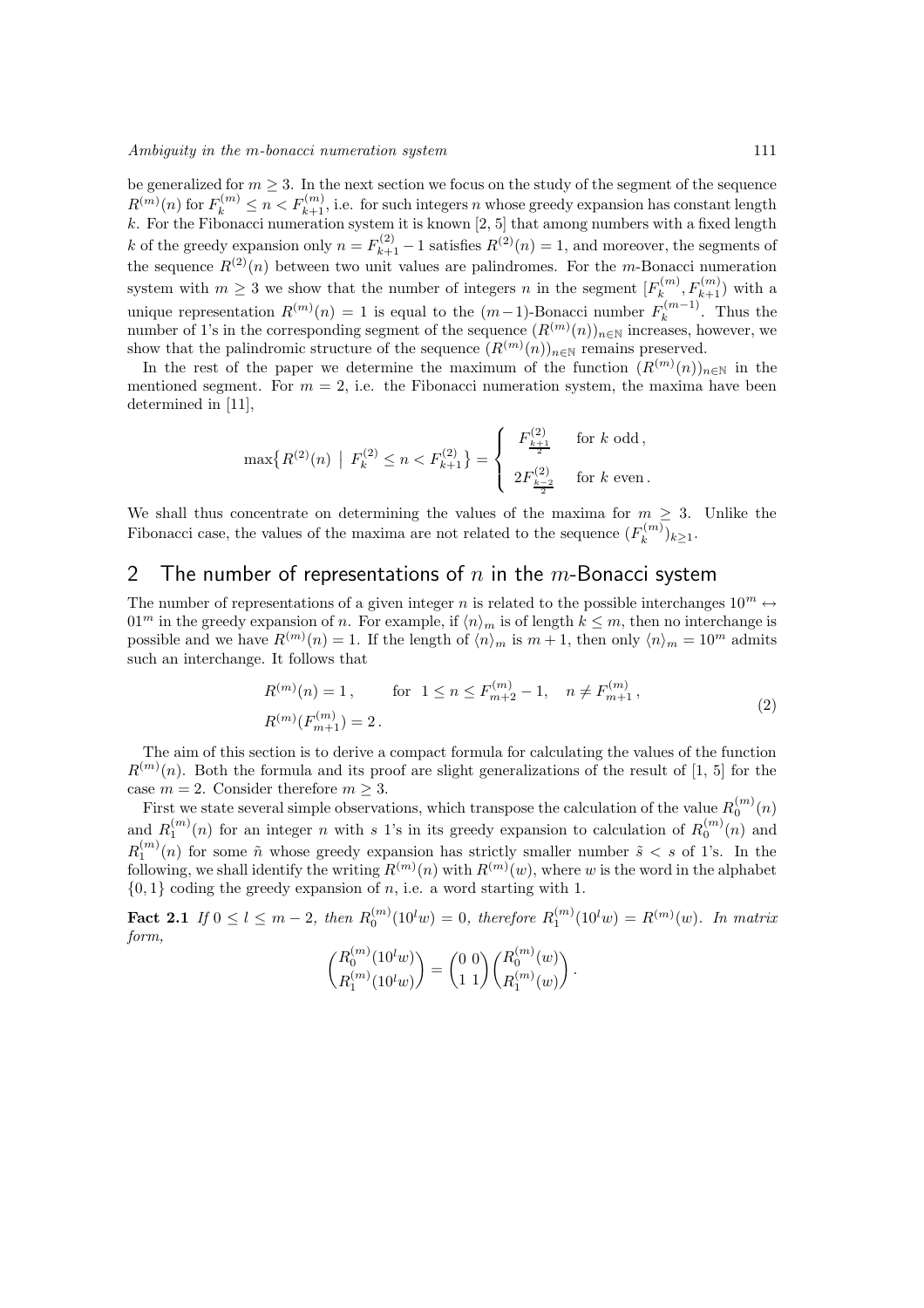#### Remark 2.2

(i) Note that  $R_0^{(m)}(10^l w) = 0$  does not imply  $l \leq m-2$ . It is not difficult to see that  $R_0^{(m)}(w) = 0$ implies that the word w is of the form  $w = (10^{m-1})^s \tilde{w}$ , where  $s \geq 0$  and  $\tilde{w}$  is either the empty word, or a word of the form  $\tilde{w} = 10^{l} \tilde{\tilde{w}}$  for  $l \leq m-2$ . Therefore the smallest  $n_1$  such that  $\langle n_1 \rangle_m = k$  and for which  $R_0^{(m)}(n_1) = 0$  is the number with greedy expansion

$$
\langle n_1 \rangle_m = \begin{cases} (10^{m-1})^s, & \text{if } s := \frac{k}{m} \in \mathbb{N}, \\ (10^{m-1})^s 10^{k - ms - 1}, & \text{if } s := [\frac{k}{m}] \neq \frac{k}{m}. \end{cases}
$$
(3)

At the same time, for every n such that  $n_1 \le n < F_{k+1}^{(m)}$  we have  $R_0^{(m)}(n) = 0$ .

- (ii) In the word  $\langle n_1 \rangle_m$  of the form (3) one cannot perform any interchange  $10^m \leftrightarrow 01^m$ , and therefore  $R^{(m)}(n_1) = 1$ . We have thus found the smallest number n such that  $F_k^{(m)} \leq n <$  $F_{k+1}^{(m)}$  and  $R^{(m)}(n) = 1$ . Note that in the Fibonacci numeration system  $R_0^{(2)}(n) = 0$  already implies  $R^{(2)}(n) = 1$ . For  $m \geq 3$  this is not valid. As an example, consider  $\langle n \rangle_m = 110^{k-2}$ for  $k \ge m+2$ . Such n satisfies  $R_0^{(m)}(n) = 0$  and  $R^{(m)}(n) \ge 2$ .
- (iii) Let us express explicitly the value of  $n_1$ . Every 1 in the word  $\langle n_1 \rangle_m$  at the position  $i > m$ represents the number

$$
F_i^{(m)} = F_{i-1}^{(m)} + F_{i-2}^{(m)} + \cdots + F_{i-m}^{(m)}.
$$

The 1 at a position  $i \leq m$  represents

$$
F_i^{(m)} = 2^{i-1} = 1 + F_{i-1}^{(m)} + F_{i-2}^{(m)} + \cdots + F_1^{(m)}.
$$

The number  $n_1$  with greedy expansion of the form (3) is therefore equal to

$$
n_1 = 1 + \sum_{i=1}^{k-1} F_i^{(m)}
$$

.

Fact 2.3  $R_0^{(m)}(10^{m-1}w) = R_0^{(m)}(w)$  and  $R_1^{(m)}(10^{m-1}w) = R^{(m)}(w)$ . In a matrix form,

$$
\binom{R_0^{(m)}(10^{m-1}w)}{R_1^{(m)}(10^{m-1}w)} = \binom{1\ 0}{1\ 1} \binom{R_0^{(m)}(w)}{R_1^{(m)}(w)}.
$$

**Fact 2.4** If  $l \ge m$ , then we have  $R_0^{(m)}(10^l w) = R^{(m)}(10^{l-m} w)$  and  $R_1^{(m)}(10^l w) = R_1^{(m)}(10^{l-m} w)$ . In a matrix form,

$$
\binom{R_0^{(m)}(10^l w)}{R_1^{(m)}(10^l w)} = \binom{1 \ 1}{0 \ 1} \binom{R_0^{(m)}(10^{l-m} w)}{R_1^{(m)}(10^{l-m} w)}.
$$

**Lemma 2.5** Let  $\langle n \rangle_m = 10^l w$ , where  $w = \langle \tilde{n} \rangle_m$  for some integer  $\tilde{n}$ . Then

$$
\binom{R_0^{(m)}(10^lw)}{R_1^{(m)}(10^l w)} = \binom{\left[\frac{l+1}{m}\right]\;\left[\frac{l}{m}\right]}{1}\binom{R_0^{(m)}(w)}{R_1^{(m)}(w)}.
$$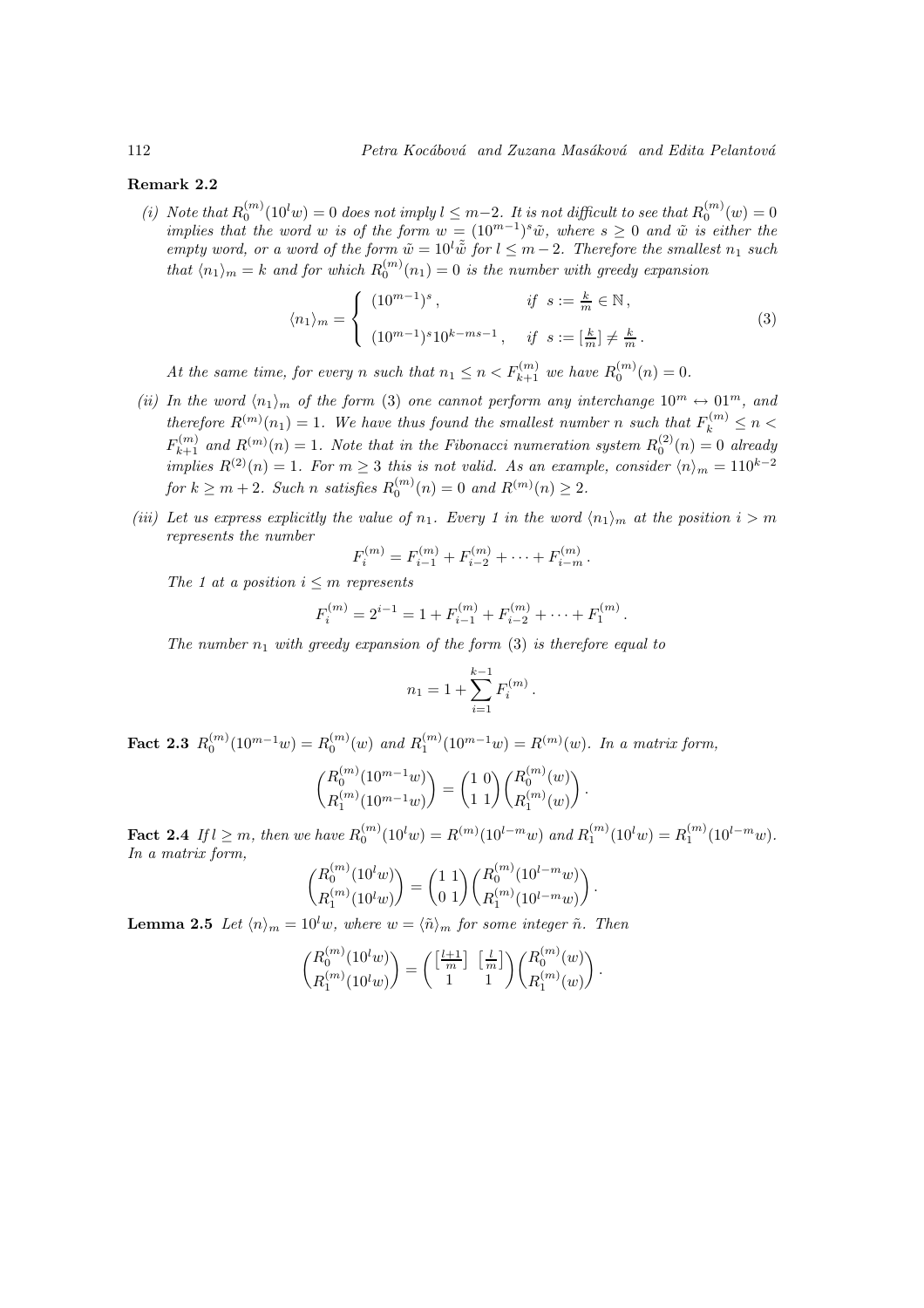**Proof:** Let us write  $l = am+b$ , where  $b \in \{0, 1, ..., m-1\}$ . If  $b \leq m-2$ , then for the calculation of the values  $R_0^{(m)}(10^l w)$ ,  $R_1^{(m)}(10^l w)$  one uses a times Fact 2.4 and then Fact 2.1. Since

$$
\begin{pmatrix} 1 & 1 \ 0 & 1 \end{pmatrix}^a \begin{pmatrix} 0 & 0 \ 1 & 1 \end{pmatrix} = \begin{pmatrix} 1 & a \ 0 & 1 \end{pmatrix} \begin{pmatrix} 0 & 0 \ 1 & 1 \end{pmatrix} = \begin{pmatrix} a & a \ 1 & 1 \end{pmatrix} = \begin{pmatrix} \frac{1+1}{m} & \frac{1}{m} \\ 1 & 1 \end{pmatrix},
$$

the statement is proved.

If  $b = m - 1$ , we use a times Fact 2.4 and then Fact 2.3. The matrix identity

$$
\begin{pmatrix} 1 & 1 \ 0 & 1 \end{pmatrix}^a \begin{pmatrix} 1 & 0 \ 1 & 1 \end{pmatrix} = \begin{pmatrix} a+1 & a \ 1 & 1 \end{pmatrix} = \begin{pmatrix} \begin{bmatrix} \frac{l+1}{m} \end{bmatrix} & \begin{bmatrix} \frac{l}{m} \end{bmatrix} \\ 1 & 1 \end{pmatrix},
$$

completes the proof.  $\Box$ 

In order to derive the formula for calculation of  $R^{(m)}(n)$ , we need to derive the values  $R_0^{(m)}(n)$ ,  $R_1^{(m)}(n)$  for integers n with only one 1 in their greedy expansion. It is easy to see that  $R_1^{(m)}(10^l)$  = 1 and  $R_0^{(m)}(10^l) = \left[\frac{l}{m}\right]$ , which can be written by

$$
\binom{R_0^{(m)}(10^l)}{R_1^{(m)}(10^l)} = \binom{\left[\frac{l+1}{m}\right]\;\left[\frac{l}{m}\right]}{1}\binom{0}{1} \,.
$$

Since  $R^{(m)}(n) = R_0^{(m)}(n) + R_1^{(m)}(n)$ , we can formulate the result. For that we introduce the following notation,

$$
M(l) = M_m(l) := \begin{pmatrix} \left[\frac{l+1}{m}\right] & \left[\frac{l}{m}\right] \\ 1 & 1 \end{pmatrix}.
$$
 (4)

**Theorem 2.6** Let  $\langle n \rangle_m = 10^{rs} 10^{rs-1} \cdots 10^{r_1}$  be the greedy expansion of the integer n in the m-Bonacci numeration system. Then

$$
R^{(m)}(n) = (1\ 1)M(r_s)M(r_{s-1})\cdots M(r_1)\binom{0}{1}.
$$
\n(5)

### 3 Integers with a unique representation in the  $m$ -Bonacci numeration system

In order that an integer  $n$  has only one representation in the  $m$ -Bonacci numeration system, the lexicographically greatest and the lexicographically smallest representation must coincide. Consider n in the interval  $[F_k^{(m)}, F_{k+1}^{(m)}]$ . The word coding the greedy expansion of n has the form

$$
u_k u_{k-1} \cdots u_1
$$
, where  $u_1, \ldots, u_{k-1} \in \{0, 1\}$  and  $u_k = 1$ . (6)

If  $k < m$ , then an arbitrary word of the above form is a greedy expansion of some integer n. At the same time it is obvious that in such a word one cannot perform any interchange  $10^m \leftrightarrow 01^m$ and therefore this integer  $n$  has only one  $m$ -Bonacci representation. Let

$$
U_k^{(m)} = \# \{ n \mid F_k^{(m)} \le n < F_{k+1}^{(m)}, R^{(m)}(n) = 1 \}.
$$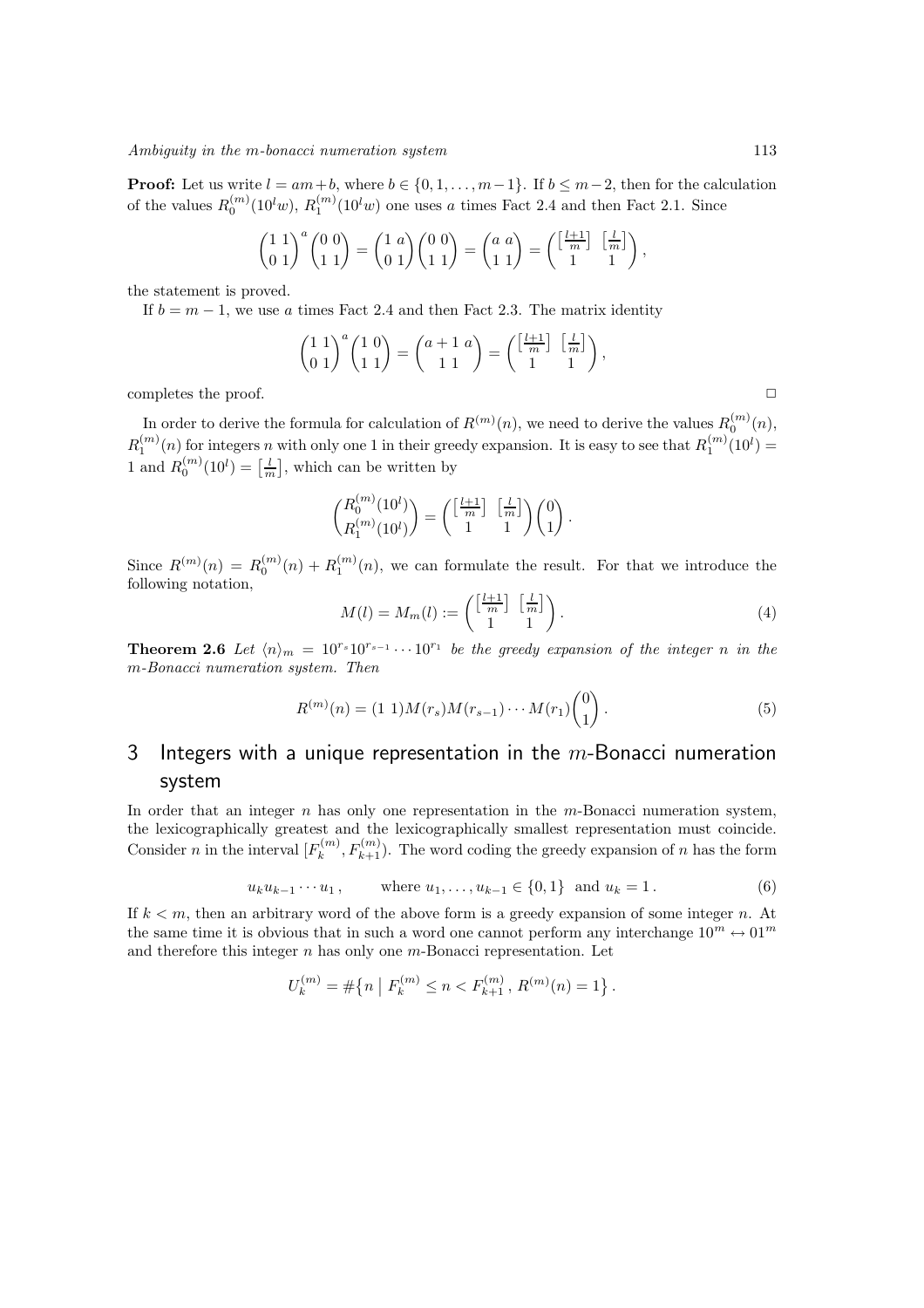We have derived that

$$
U_k^{(m)} = 2^{k-1}, \qquad \text{for } k = 1, 2, \dots, m-1.
$$
 (7)

Consider now  $k \geq m$ . A word of length k satisfying (6) is a greedy expansion of some integer n, if and only if it does not contain the string  $1^m$ . In order that no interchange  $10^m \leftrightarrow 01^m$  is possible in this word, so that  $R^{(m)}(n) = 1$ , the word cannot contain the string  $0^m$ . Therefore  $U_k^{(m)}$  is equal to the number of words  $u_k u_{k-1} \cdots u_1$  such that

$$
u_1, \dots, u_{k-1} \in \{0, 1\}, \quad u_k = 1, \quad \text{and} \tag{8}
$$

 $u_k u_{k-1} \cdots u_1$  does not contain the strings  $0^m$ ,  $1^m$ .

In order to determine  $U_k^{(m)}$ , we divide words satisfying (8) into  $2(m-1)$  disjoint groups according to their suffix

$$
v \in S := \{10, 10^2, 10^3 \dots, 10^{m-1}, 01, 01^2, 01^3, \dots, 01^{m-1}\}.
$$

The number of words satisfying (8) with suffix v will be denoted by  $A_k^v$ . Obviously,

$$
U_k^{(m)}=\sum_{v\in S}A_k^v\,.
$$

Since every word w of length k satisfying (8) is of the form  $w = \tilde{w}0$  or  $w = \tilde{w}1$ , where  $\tilde{w}$  is a word of length  $k - 1$  satisfying (8), we obtain recurrence relations

$$
A_k^{10} = A_{k-1}^{01} + A_{k-1}^{01^2} + \dots + A_{k-1}^{01^{m-1}}, \tag{9}
$$

$$
A_k^{10^l} = A_{k-1}^{10^{l-1}}, \qquad \text{for } l = 2, 3, \dots, m-1,
$$
 (10)

$$
A_k^{01} = A_{k-1}^{10} + A_{k-1}^{10^2} + \dots + A_{k-1}^{10^{m-1}}, \tag{11}
$$

$$
A_k^{01^l} = A_{k-1}^{01^{l-1}}, \qquad \text{for } l = 2, 3, \dots, m-1.
$$
 (12)

Equations (9) and (11) imply that  $U_k^{(m)} = A_{k+1}^{10} + A_{k+1}^{01}$ . From (10) we obtain  $A_k^{10'} = A_{k-l+1}^{10}$  for  $l = 2, 3, ..., m - 1$ . Similarly, from (12) we obtain  $A_k^{01'} = A_{k-l+1}^{01}$  for  $l = 2, 3, ..., m - 1$ . Substituting this into  $(9)$  and  $(11)$  and taking sum, we obtain

$$
U_k^{(m)} = A_{k+1}^{10} + A_{k+1}^{01} = (A_k^{10} + A_k^{01}) + (A_{k-1}^{10} + A_{k-1}^{01}) + \cdots + (A_{k-m+2}^{10} + A_{k-m+2}^{01}).
$$

The sequence  $(A_{k+1}^{10} + A_{k+1}^{01})_{k \in \mathbb{N}} = (U_k^{(m)})_{k \in \mathbb{N}}$  thus satisfies the same recurrence relation as the  $(m-1)$ -Bonacci sequence  $F_k^{(m-1)}$  $\binom{n(n-1)}{k}$ . It has even the same initial conditions (cf. (1) and (7)). We have thus derived the following statement.

**Proposition 3.1** For  $m \geq 3$  the number of integers n with greedy expansion of length k having unique representation in the m-Bonacci numeration system is equal to the k-th element of the  $(m-1)$ -Bonacci system. Formally,

$$
\# \{ n \mid F_k^{(m)} \le n < F_{k+1}^{(m)} \text{ and } R^{(m)}(n) = 1 \} = F_k^{(m-1)}.
$$

A general theory for counting the number of words with forbidden strings is developed in [9].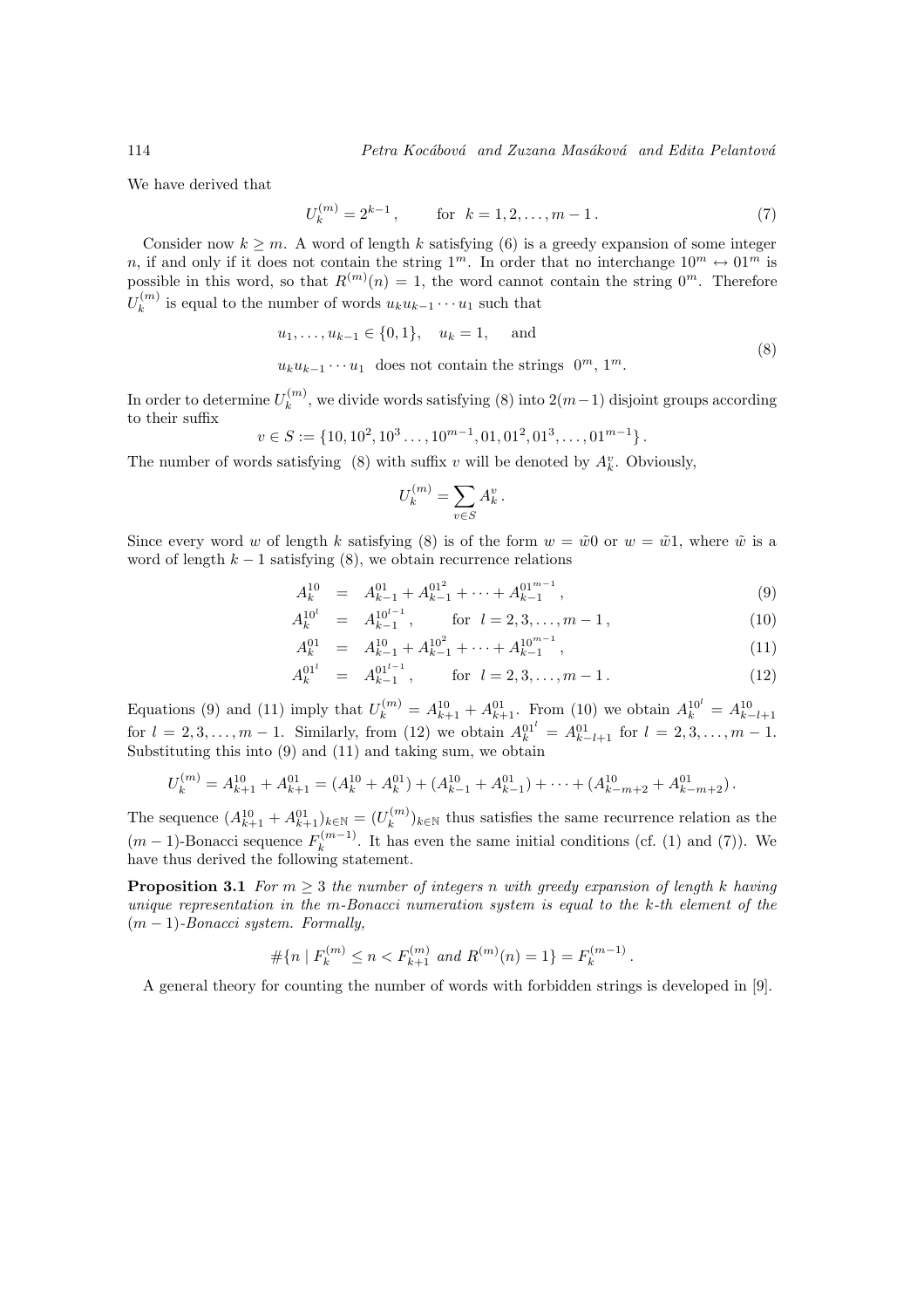Ambiguity in the m-bonacci numeration system 115

## 4 Palindromic structure of  $R^{(m)}(n)$

Let us recall that transition between different representations of the same integer  $n$  is allowed by the interchange  $10^m \leftrightarrow 01^m$ . Note that the block  $10^m$  is the complement of the block  $01^m$ , in the sense that every 1 is substituted by 0 and every 0 is substituted by 1. Taking complement of the word  $\langle n \rangle_m = 1u_{k-1} \cdots u_1$ , we obtain the word  $0(1 - u_{k-1})(1 - u_{k-2}) \cdots (1 - u_1)$ , which is an m-Bonacci representation of an integer, which we denote by  $\bar{n}$ . It is obvious that

$$
R^{(m)}(n) = R^{(m)}(\bar{n}) \, .
$$

Since

$$
n + \bar{n} = \sum_{i=1}^{k} F_i^{(m)}
$$
\n(13)

the center of the symmetry of the function  $R^{(m)}(n)$  is in the value  $c = \frac{1}{2} \sum_{i=1}^{k} F_i^{(m)}$ . Thus the sequence  $(R^{(m)}(n))_{n\in\mathbb{N}}$  contains a palindrome, which ends with the value  $R^{(m)}(F^{(m)}_{k+1}-1)$  and starts with the value  $R^{(m)}(\sum_{i=1}^k F_i^{(m)} - F_{k+1}^{(m)} + 1)$ . Note that the center of the symmetry c satisfies  $F_k^{(m)} < c < F_{k+1}^{(m)}$  for  $k \ge m+2$ . According to (2), the values  $R^{(m)}(1), \ldots R^{(m)}(F_{m+2}^{(m)}-1)$  are all equal to 1 except  $R^{(m)}(F_{m+1}^{(m)}) = 2$ , thus only  $k \ge m+2$  is interesting.

**Remark 4.1** For  $m = 2$ , i.e. for the Fibonacci sequence, we have  $\sum_{i=1}^{k} F_i^{(2)} = F_{k+2}^{(2)} - 2$ . Thus the beginning of the palindrome is at  $F_k^{(2)} - 1$  and the end at  $F_{k+1}^{(2)} - 1$ .

**Remark 4.2** For  $m \geq 3$ , we have for the starting index of the palindrome

$$
\sum_{i=1}^{k} F_i^{(m)} - F_{k+1}^{(m)} + 1 < F_{k-1}^{(m)}.
$$

Therefore having calculated the values of the function  $R^{(m)}(n)$  for  $n \leq F_k^{(m)} - 1$ , most of the values  $R^{(m)}(n)$  for  $F_k^{(m)} \leq n < F_{k+1}^{(m)}$  can be obtained from the palindromic structure.

Let us determine the smallest number  $n_0 \in [F_k^{(m)}, F_{k+1}^{(m)}),$  whose complement  $\bar{n}_0$  lies in the range  $[1, F_k^{(m)}]$  $k^{(m)}$ , where we assume having the knowledge of the values of  $R^{(m)}$ . Obviously  $\bar{n}_0 = F_k^{(m)} - 1$ and from (13) we have  $n_0 = \sum_{i=1}^{k-1} F_i^{(m)} + 1$ . For  $k \ge m+2$  we have  $n_0 > F_k$ . Note that  $n_0$  is the same as the number  $n_1$  from Remark 2.2. Thus the values  $R^{(m)}(n)$  for  $\bar{n}_0+1 = F_k^{(m)} \le n \le n_0-1$ are not equal to 1. The sequence  $R^{(m)}(\bar{n}_0+1)$ ,  $R^{(m)}(\bar{n}_0+2)$ , ...,  $R^{(m)}(n_0-1)$  is a palindrome which does not contain the number 1.

**Example 4.3** For the Tribonacci numeration system, i.e. for  $m = 3$ , the values of the function  $R_3^{(m)}$  between  $F_7^{(3)} = 44$  and  $F_8^{(3)} - 1 = 80$  are the following.

$$
R^{(3)}(44) \t n_0 = 52
$$
  
\n
$$
\downarrow^3 2222223111112211112111222211121111
$$
  
\ncenter of the palindrome  
\n
$$
R^{(3)}(80)
$$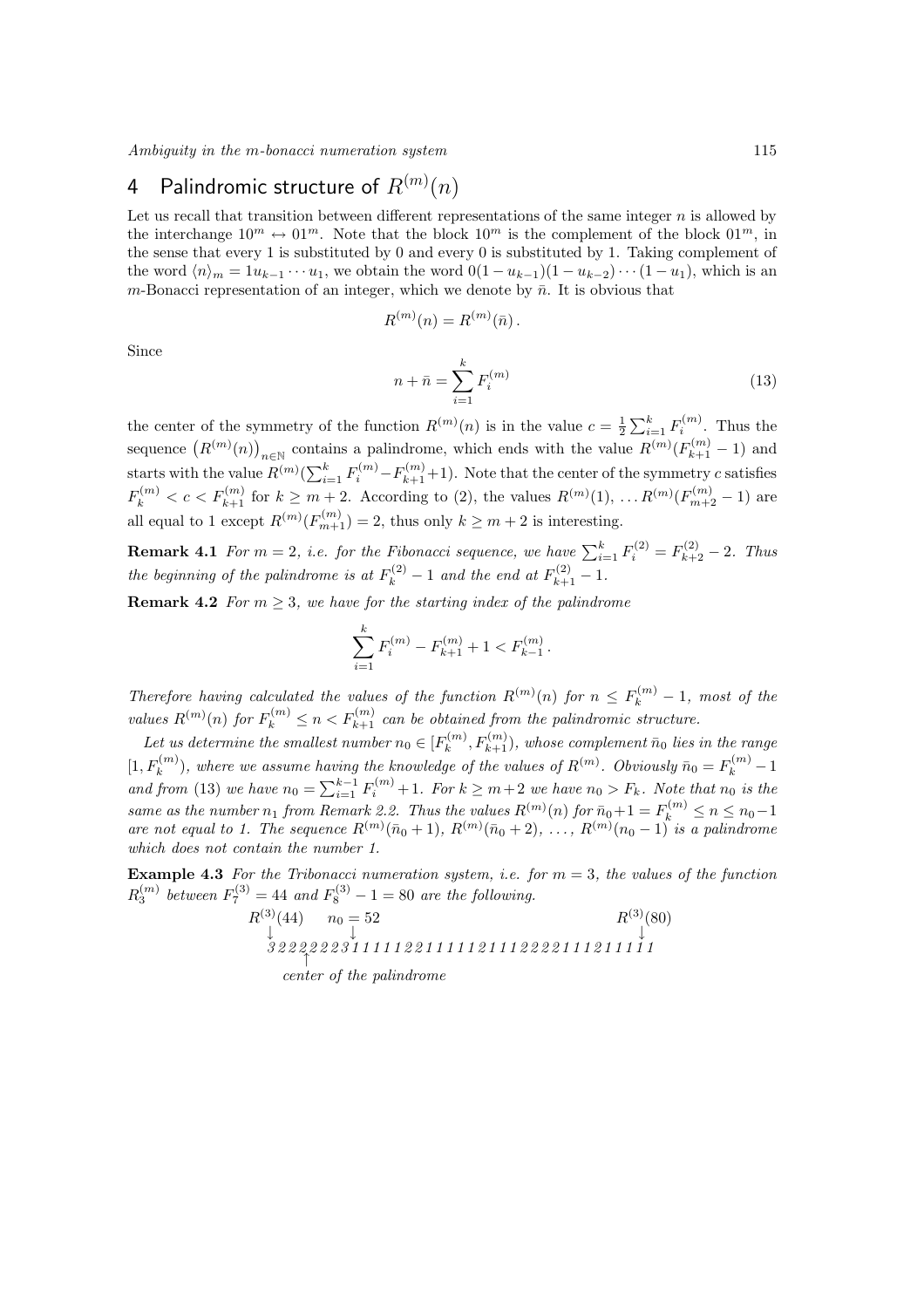Note that the value 1 appears in the line 21 times, where  $21 = F_7^{(2)}$  as corresponds to Proposition 3.1. The line does not show the entire palindrome; the missing values are  $R^{(3)}(15), \ldots$  $R^{(3)}(43)$ .

We end this section with a theorem whose proof for  $m = 2$  can be found in [2, 5]. The proof for  $m \geq 3$  follows by induction on the length of the greedy expansion of n from Remark 4.2.

**Theorem 4.4** The segment of the sequence  $R^{(m)}(n)$  between two consecutive 1's forms a palindrome, i.e. if  $R^{(m)}(p) = R^{(m)}(q) = 1$  and  $R^{(m)}(n) > 1$  for all n,  $p < n < q$ , then the sequence  $R^{(m)}(p), R^{(m)}(p+1), \ldots, R^{(m)}(q-1), R^{(m)}(q)$  is invariant under mirror image.

## $5$   $\,$  Maxima of the function  $R^{(m)}(n)$

The aim of this section is to determine the maximal value of the function  $R^{(m)}$  on integers with a fixed length of the greedy expansion. Denote

$$
\text{Max}(k) := \max\{R^{(m)}(n) \mid F_k^{(m)} \le n < F_{k+1}^{(m)}\}.
$$

The values  $\text{Max}(k)$  for small k can be determined easily. We will use them as the initial step for the proof of the main theorem, which will be done by induction.

• If  $k \leq m$ , then in the expansion of the length k one cannot perform any interchange  $10^m \leftrightarrow 01^m$ . Thus

$$
Max(k) = 1, \qquad \text{for } 1 \le k \le m.
$$

• For  $m < k < 2m$  one can perform at most one interchange  $10^m \leftrightarrow 01^m$  and therefore

$$
Max(k) = 2, \qquad \text{for } m + 1 \le k \le 2m.
$$

• For  $k = 2m + 1$  one can perform in the strings  $10^{m-1}10^m$  and  $10^{2m}$  two interchanges in a given order. Therefore

$$
Max(2m+1) = 3.
$$

• For  $2m + 1 < k \leq 3m$  one can perform on suitable chosen words two independent interchanges. Therefore

$$
Max(k) = 4, \qquad \text{for } 2m + 2 \le k \le 3m.
$$

• For  $k = 3m + 1$  we can see by similar arguments that

$$
Max(3m+1) = 5.
$$

In order to obtain a lower bound on  $Max(k)$ , we determine the value  $R^{(m)}(n)$  on the integers represented by the following words: for  $k = a(m+1), a(m+1)+1, \ldots, a(m+1)+m-2$  consider n with the greedy expansion of the form

$$
\langle n \rangle_m = (10^m)^a
$$
,  $1(10^m)^a$ ,  $10(10^m)^a$ , ...,  $10^{m-2}(10^m)^a$ .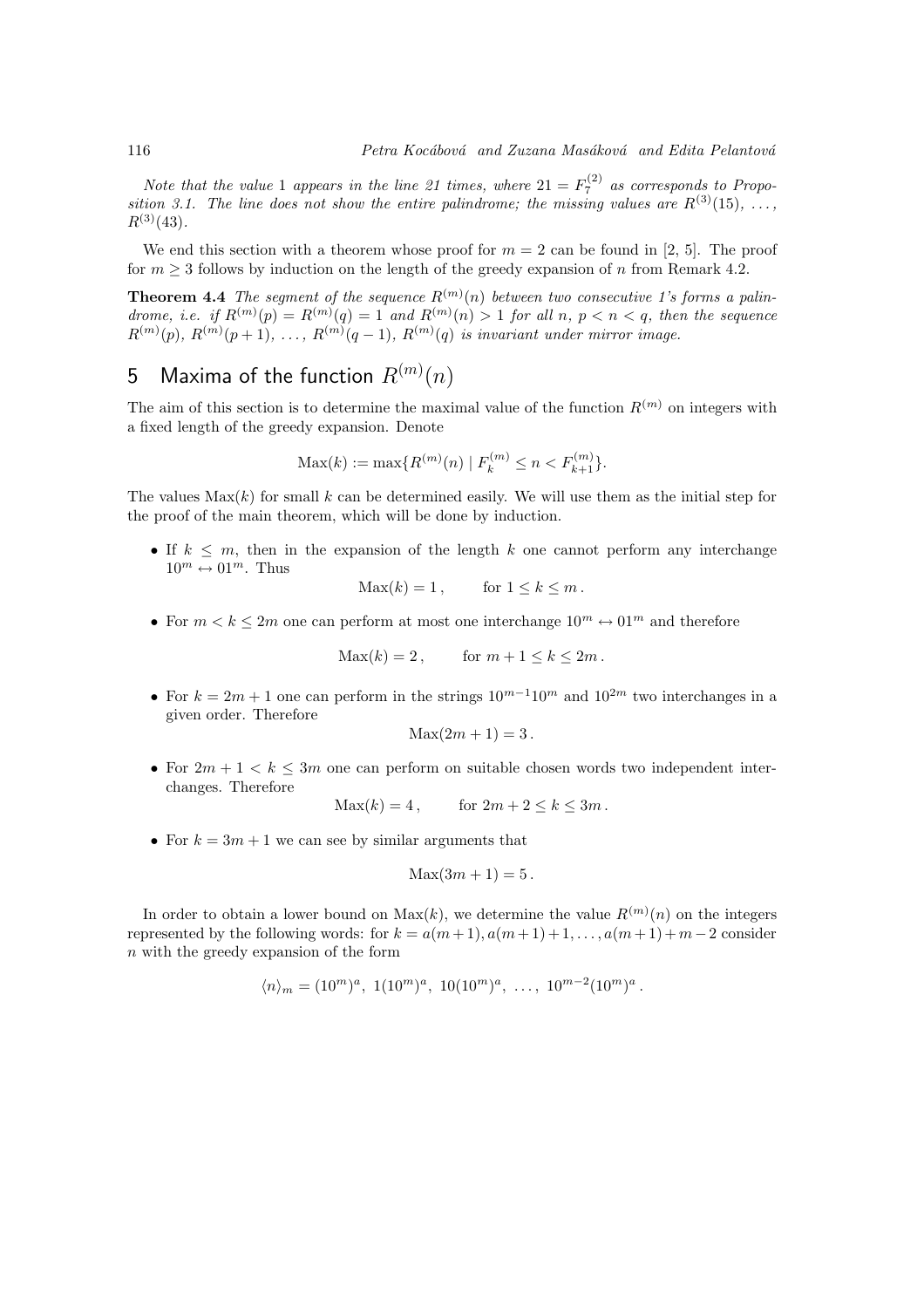Using the matrix formula we obtain

$$
\operatorname{Max}(a(m+1)+b) \ge R^{(m)}(n) = (1\ 1)\binom{1\ 1}{1\ 1}^a \binom{0}{1} = 2^a, \quad \text{for } b \in \{0, 1, \dots, m-2\}.
$$

For  $k = a(m + 1) + m - 1$  the value of  $R^{(m)}(n)$  at n with the greedy expansion  $\langle n \rangle_m =$  $10^{2m-1}(10^m)^{a-1}$  is equal to

$$
\operatorname{Max}(a(m+1)+m-1) \ge R^{(m)}(n) = (1\ 1)\binom{2\ 1}{1\ 1}\binom{1\ 1}{1\ 1}^{a-1}\binom{0}{1} = 2^a + 2^{a-2}.
$$

For  $k = a(m+1) + m$  the value of  $R^{(m)}(n)$  at n with the greedy expansion  $\langle n \rangle_m = 10^{m-1} (10^m)^a$ is equal to

$$
\operatorname{Max}(a(m+1)+m) \ge R^{(m)}(n) = (1\ 1)\binom{1\ 0}{1\ 1}\binom{1\ 1}{1\ 1}^a\binom{0}{1} = 2^a + 2^{a-1}.
$$

In the remaining part of this section we show that the above values are equal to  $\text{Max}(k)$ .

Let us describe what form of the greedy expansion an argument of the maxima may have. For that we introduce the following notions.

**Definition 5.1** Let  $\mathbb{X} = \begin{pmatrix} a & b \\ c & d \end{pmatrix}$  and  $\tilde{\mathbb{X}} = \begin{pmatrix} \tilde{a} & \tilde{b} \\ \tilde{c} & \tilde{d} \end{pmatrix}$  be integer matrices with non-negative components. We say that  $\tilde{\mathbb{X}}$  majores  $\mathbb{X}$  (written  $\tilde{\mathbb{X}} \succ \mathbb{X}$ ) if

$$
\tilde{a} \ge a, \quad \tilde{b} \ge b, \quad \tilde{a} + \tilde{c} \ge a + c \quad and \quad \tilde{b} + \tilde{d} > b + d. \tag{14}
$$

**Definition 5.2** We say that the string  $10^{t_i}10^{t_{i-1}} \cdots 10^{t_1}$  is forbidden for maximality, if there exists a word  $10^{u_j} 10^{u_{j-1}} \cdots 10^{u_1}$  such that

$$
t_1 + t_2 + \dots + t_i + i = u_1 + u_2 + \dots + u_j + j, \qquad u_1, u_j > 0,
$$
  

$$
M(t_i)M(t_{i-1})\cdots M(t_1) \prec M(u_j)M(u_{j-1})\cdots M(u_1).
$$
 (15)

**Proposition 5.3** Let n be an integer such that  $\langle n \rangle_m = 10^{r_s} 10^{r_{s-1}} \cdots 10^{r_1}$  and

$$
Max(k) = R^{(m)}(n) \qquad and \qquad F_k^{(m)} \le n < F_{k+1}^{(m)}.
$$

Then  $10^{r_1}10^{r_{l-1}}\cdots10^{r_{l-i+1}}$  is not a string forbidden for maximality for any integers l, i, such that  $1 \leq l - i + 1 \leq l \leq s.$ 

**Proof:** We prove the proposition by contradiction. Let  $\langle n \rangle_m = 10^{r_s} 10^{r_{s-1}} \cdots 10^{r_1}$  contain a string  $10^{t_i}10^{t_{i-1}}\cdots 10^{t_1}$  forbidden for maximality, i.e. there exists  $l \leq s$  such that  $r_l = t_i$ ,  $r_{l-1} = t_{i-1}$ ,  $\ldots$ ,  $r_{l-i+1} = t_1$ , then the word

$$
10^{r_s}\cdots10^{r_{l+1}}10^{u_j}10^{u_{j-1}}\cdots10^{u_1}10^{r_{l-i}}\cdots10^{r_1}
$$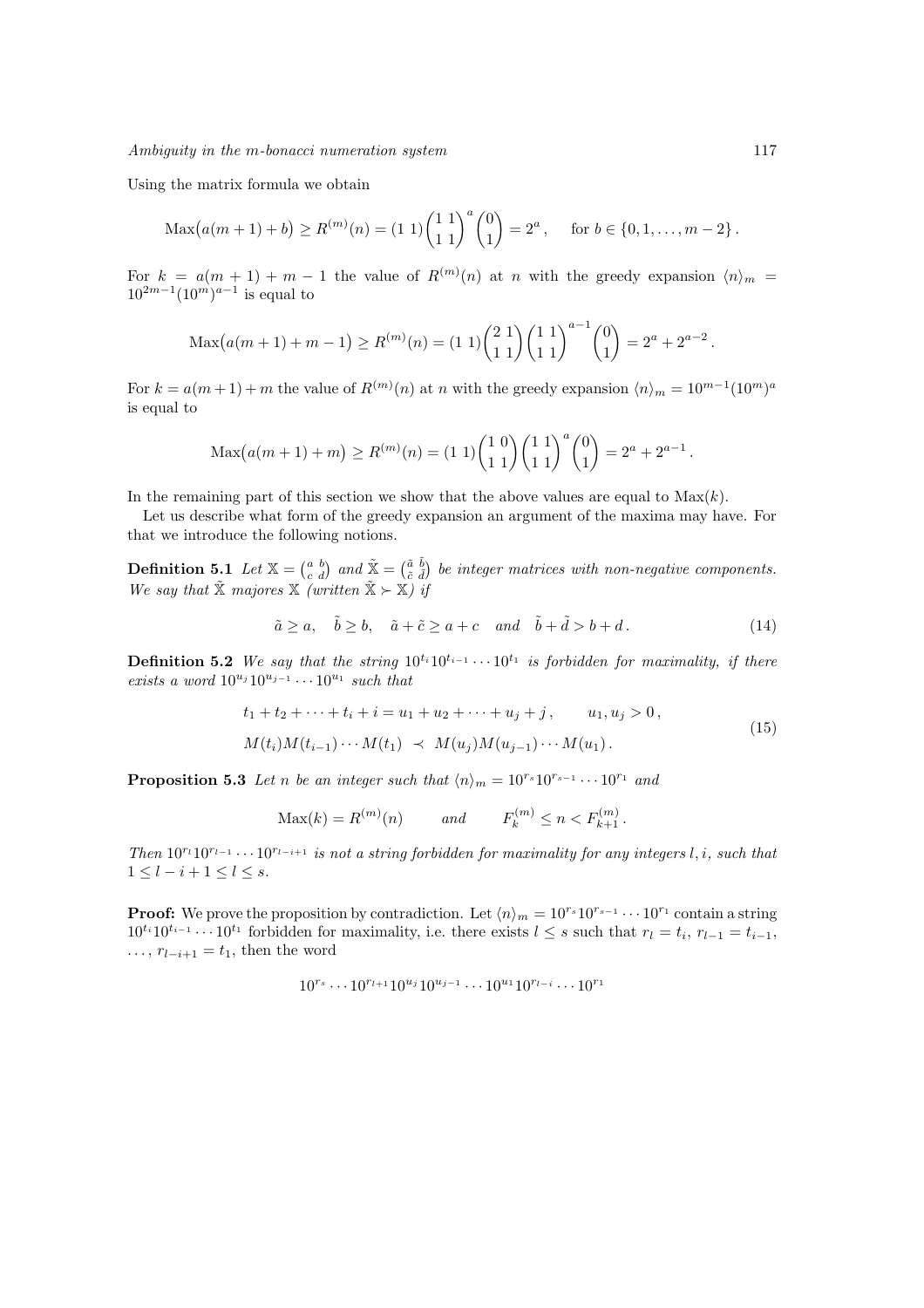has the same length as the greedy expansion  $\langle n \rangle_m$ . The condition  $u_1, u_j > 0$  ensures that the new word is a greedy expansion of some integer  $\tilde{n}$ . Put

$$
\mathbb{A} = \begin{cases} \mathbb{I}_2, & \text{if } l = s, \\ M(r_s) \cdots M(r_{l+1}), & \text{if } l < s, \end{cases} \quad \mathbb{B} = \begin{cases} \mathbb{I}_2, & \text{if } l - i = 0, \\ M(r_{l-i}) \cdots M(r_1), & \text{if } l - i > 0. \end{cases}
$$

and

$$
\mathbb{X} = \begin{pmatrix} a & b \\ c & d \end{pmatrix} = M(t_i) \cdots M(t_1) \quad \text{and} \quad \tilde{\mathbb{X}} = \begin{pmatrix} \tilde{a} & \tilde{b} \\ \tilde{c} & \tilde{d} \end{pmatrix} = M(u_j) \cdots M(u_1).
$$

In this notation  $R^{(m)}(n) = (1\ 1) \triangle \mathbb{X} \mathbb{B} \begin{pmatrix} 0 \\ 1 \end{pmatrix}$  and  $R^{(m)}(\tilde{n}) = (1\ 1) \triangle \mathbb{X} \mathbb{B} \begin{pmatrix} 0 \\ 1 \end{pmatrix}$ . Denote  $(x, y) = (1\ 1) \triangle$ and  $\binom{z}{u} = \mathbb{B}\binom{0}{1}$ . From the form of the matrices A, B it can be easily seen that  $x \geq y \geq 1$  and  $z \geq 0, u \geq 1$ . Since  $\mathbb{X} \prec \tilde{\mathbb{X}}$ , their components satisfy (14). We have

$$
R^{(m)}(\tilde{n}) - R^{(m)}(n) = (x \ y) \left(\frac{\tilde{a}}{\tilde{c}} \frac{\tilde{b}}{d}\right) \binom{z}{u} - (x \ y) \binom{a \ b}{c \ d} \binom{z}{u} =
$$
  
= 
$$
\left( (\tilde{a} - a)x + (\tilde{c} - c)y \ , \ (\tilde{b} - b)x + (\tilde{d} - d)y \right) \binom{z}{u} \ge
$$
  

$$
\ge \left( (\tilde{a} + \tilde{c} - a - c)y \ , \ (\tilde{b} + \tilde{d} - b - d)y \right) \binom{z}{u} \ge (0 \ 1) \binom{0}{1} = 1.
$$

Therefore  $R^{(m)}(\tilde{n}) > R^{(m)}(n)$ , and n was not the argument of the maxima.

The above proposition enables us to restrict the set of candidates for the arguments of the maxima. Let us recall that we consider  $m \geq 3$ , if not stated otherwise.

**Claim 5.4** Let n have the greedy expansion  $\langle n \rangle_m = 10^{r_s} \cdots 10^{r_1}$  of length k and let  $\text{Max}(k)$  =  $R^{(m)}(n)$ . Then for every i it holds that  $r_i \leq 2m$  or  $r_i = 3m - 1$ .

**Proof:** It is sufficient to show that the string  $10^t$  where  $t > 2m$  and  $t \neq 3m - 1$  is forbidden for maximality. Consider the string  $10^{u_2} 10^{u_1} = 10^{t-m-1} 10^m$ . Both strings  $10^t$  and  $10^{u_2} 10^{u_1}$  have the same length, and  $u_1, u_2 > 0$ . In order to verify

$$
M(t) = \begin{pmatrix} \left[\frac{t+1}{m}\right] & \left[\frac{t}{m}\right] \\ 1 & 1 \end{pmatrix} \prec M(u_2)M(u_1) = \begin{pmatrix} \left[\frac{t}{m}\right] + \left[\frac{t-1}{m}\right] - 2 & \left[\frac{t}{m}\right] + \left[\frac{t-1}{m}\right] - 2 \\ 2 & 2 \end{pmatrix}
$$

it suffices to show that the inequality

$$
\left[\frac{t+1}{m}\right] \le \left[\frac{t}{m}\right] + \left[\frac{t-1}{m}\right] - 2
$$

is satisfied for  $t > 2m$  and  $t \neq 3m - 1$ .

The above claim shows which strings of the type  $10<sup>t</sup>$  are forbidden for maximality. The following claims studies this question for some other types of strings.

Claim 5.5 The string  $10^{m-1}10^{3m-1}$  is forbidden for maximality.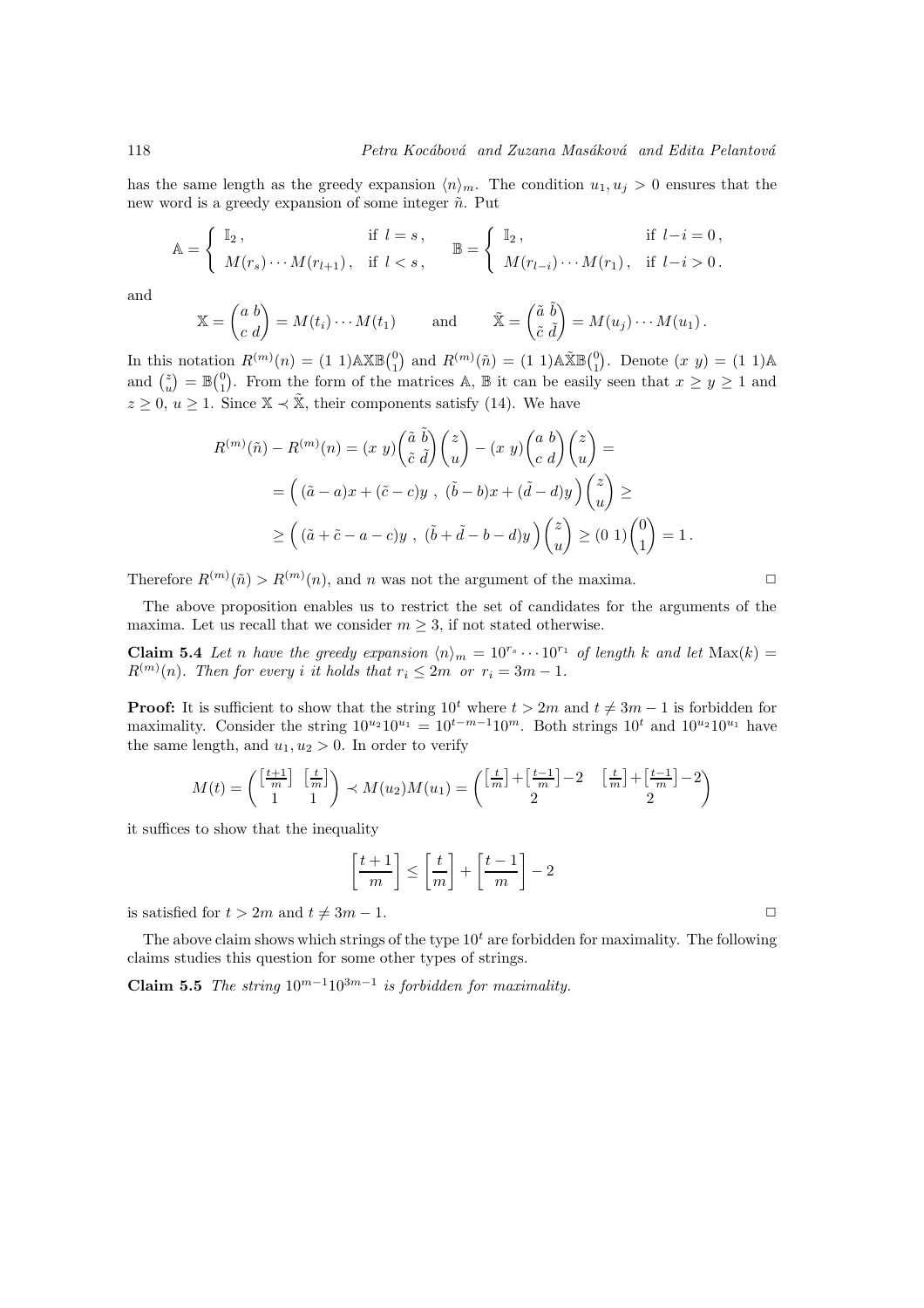**Proof:** The string  $(10^m)^2 10^{2m-3}$  has the same length as  $10^{m-1} 10^{3m-1}$  and the corresponding matrix,  $M^2(m)M(2m-3) = \binom{4}{4}$ , majores the matrix  $M(m-1)M(3m-1) = \binom{3}{4}$  corresponding to the string  $10^{m-1}10^{3m-1}$ .  $\Box$ 

Claim 5.6 The string  $10^{m-1}10^{m-1}$  is forbidden for maximality.

**Proof:** The string  $10^{2m-1}$  has the same length as  $10^{m-1}10^{m-1}$  and the corresponding matrix  $M(2m-1) = \begin{pmatrix} 2 & 1 \\ 1 & 1 \end{pmatrix}$  majores the matrix  $M^2(m-1) = \begin{pmatrix} 1 & 0 \\ 2 & 1 \end{pmatrix}$  corresponding to the string  $10^{m-1}$ .  $\Box$ 

Claim 5.7 The string  $10^{m-1}10^{2m-1}10^{m-1}$  is forbidden for maximality.

**Proof:** The string  $(10^m)^2 10^{2m-3}$  has the same length and the corresponding matrix  $M^2(m)M(2m-1)$ 3) =  $\binom{4}{4}$  majores the matrix  $M(m-1)M(2m-1)M(m-1) = \binom{3}{5}$  corresponding to the string  $10^{m-1}10^{2m-1}10^{m-1}$ .

Claim 5.8 The string  $10^{m-1}10^{2m-1}10^{2m-1}$  is forbidden for maximality for  $m ≥ 4$ .

**Proof:** The string  $10^{m-1}10^{2m-1}10^{2m-1}$  has the length 5m and the corresponding matrix is  $M(m-1)M(2m-1) = \binom{5}{8}$ , Such matrix is majored by the matrix  $M^3(m)M(2m-1)$ 4) =  $\binom{8}{8}$  corresponding to the string  $(10<sup>m</sup>)<sup>3</sup>10<sup>2m-4</sup>$ , which has the same length 5*m*.  $□$ 

Claim 5.9 The string  $10^{m-1}10^{2m-1}10^{3m-1}$  is forbidden for maximality.

**Proof:** The string  $10^{m-1}10^{2m-1}10^{3m-1}$  with the corresponding matrix is  $M(m-1)M(2m-1)$  $1)M(3m-1) = {7 \atop 11}^5$  has the length as the string  $10^{2m}10^{2m-3}$  whose matrix is  $M^2(2m)M(2m-1)$  $3 = \begin{pmatrix} 12 & 12 \\ 6 & 6 \end{pmatrix}$ . The contract of the contract of the contract of the contract of the contract of the contract of the contract of the contract of the contract of the contract of the contract of the contract of the contract of the contrac

**Remark 5.10** In searching the maximal values  $Max(k)$  for  $k \geq m+1$  one can restrict the consideration to integers n such that in their greedy expansion  $\langle n \rangle_m = 10^{r_s} \cdots 10^{r_1}$  the coefficient  $r_1$  satisfies  $r_1 = m$  or  $r_1 = 2m$ . For,  $r_1 \leq m-1$  implies that  $R^{(m)}(10^{r_s}10^{r_{s-1}}\cdots10^{r_3}10^{r_2+r_1+1}) \geq$  $R^{(m)}(n)$ , as follows from the matrix formula. Similarly,  $r_1 = am+b$  with  $a \ge 1$ ,  $b \in \{1, ..., m-1\}$ , implies that  $R^{(m)}(10^{r_s}10^{r_{s-1}}\cdots10^{r_2+b}10^{am})\geq R^{(m)}(n)$ . Claim 5.4 moreover implies that  $r_1 \in$  ${m, 2m}.$ 

**Theorem 5.11** Let m, a be integers  $m \geq 3$ ,  $a \geq 1$ . Then

 $\text{Max}(a(m+1)+b) = 2^a$ for  $b \in \{0, 1, \ldots, m-2\}$ ,  $\text{Max}(a(m+1)+m-1) = 2^a + 2^{a-2} \quad \text{if } a \geq 2,$  $\text{Max}(a(m+1)+m) = 2^a + 2^{a-1}.$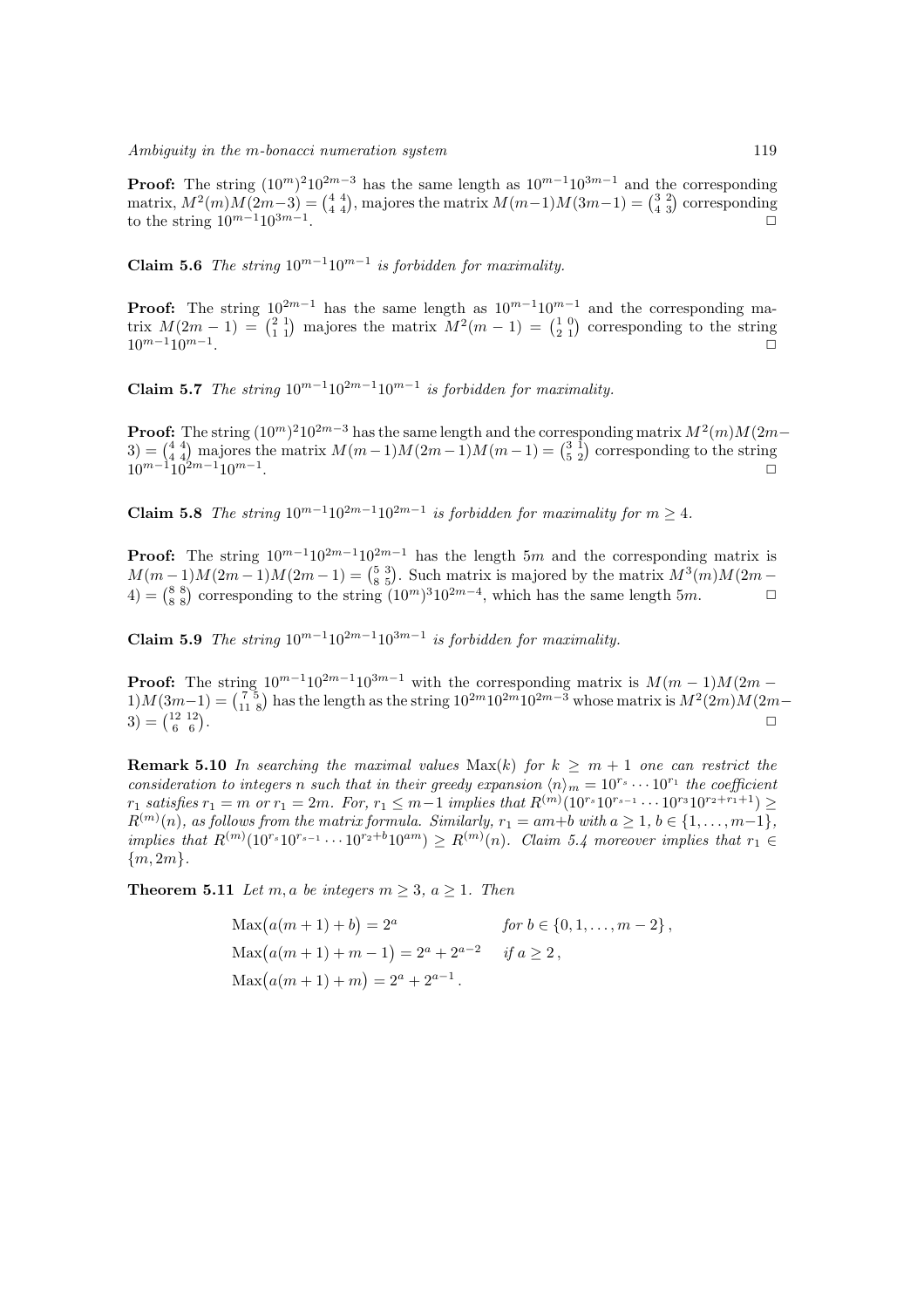**Proof:** The proof is done by induction on the length  $k = a(m + 1) + b$  of the greedy expansion. The veracity of the statement for the initial values has been established at the beginning of this section. We have also proved that the maxima are greater or equal to the mentioned values. It is therefore sufficient to show that these values are also upper bounds on the maxima.

Assume that n is the argument of the maximum  $\text{Max}(k)$ . We show that the structure of strings of 0's in the greedy expansion  $\langle n \rangle_m = 10^{r_s} 10^{r_{s-1}} \cdots 10^{r_1}$  is only of certain form. First suppose that  $R_0^{(m)}(n) = 0$ . Then

$$
\text{Max}(k) = R^{(m)}(10^{r_s}10^{r_{s-1}}\cdots 10^{r_1}) = R^{(m)}(10^{r_{s-1}}\cdots 10^{r_1}) \leq \text{Max}(k-r_s-1),
$$

and the statement follows from the induction hypothesis. It is therefore sufficient to consider  $n$ such that  $R_0^{(m)}(n) \geq 1$ . According to Remark 2.2, the greedy expansion  $\langle n \rangle_m$  of n is lexicographically smaller than  $\langle n_1 \rangle_m$ . Together with Claim 5.6 it implies that

$$
\langle n \rangle_m = (10^{m-1})^x 10^y w, \quad \text{where } x \in \{0, 1\}, y \ge m,
$$
\n(16)

and w is the empty word or the greedy expansion of an integer.

We show that the coefficients  $r_i$  (and in particular the exponent y) can take only certain values.

If there exists an index i such that  $0 \le r_i \le m-2$ , then (16) implies  $i < s$ . Since  $M(r_i) = \begin{pmatrix} 0 & 0 \\ 1 & 1 \end{pmatrix}$ , we have  $M(r_{i+1})M(r_i) = \binom{\left[\frac{r_{i+1}}{n}\right]\left[\frac{r_{i+1}}{n}\right]}{\binom{n}{i}}$ . This implies

$$
\operatorname{Max}(k) = R^{(m)}(10^{r_s} \cdots 10^{r_1}) \leq R^{(m)}(10^{r_s} \cdots 10^{r_{i+1}} 10^{r_{i-1}} \cdots 10^{r_1}) \leq \operatorname{Max}(k - r_i - 1),
$$

and the statement follows from the induction hypothesis.

Similarly, if there exists i such that  $m + 1 \le r_i \le 2m - 2$ , then  $M(r_i) = M(m)$ , and therefore  $\text{Max}(k) \leq \text{Max}(k - r_i + m)$ , and again the statement follows from the induction hypothesis. Therefore using Claim 5.4 and Remark 5.10 we can restrict our consideration to coefficients  $r_s, r_{s-1}, \ldots, r_2 \in \{m-1, m, 2m-1, 2m, 3m-1\}$  and  $r_1 \in \{m, 2m\}.$ 

It follows that y in (16) takes only values  $y \in \{m, 2m - 1, 2m, 3m - 1\}$ . We shall now discuss the possibilities according to the values of  $x$  and  $y$ .

 $x = 1$ : Let us discuss the case  $x = 1$ . The condition  $y \geq m$  and Claim 5.5 say that  $y \in$  ${m, 2m, 2m-1}.$ 

• Let  $\langle n \rangle_m = 10^{m-1} 10^m w$ , where the length of the word w is  $k - (2m + 1)$ . Since

$$
(1\;1)M(r_s)M(r_{s-1}) = (1\;1)\binom{1\;0}{1\;1}\binom{1\;1}{1\;1} = 3(1\;1),
$$

we have  $\text{Max}(k) = 3R^{(m)}(w) \leq 3\text{Max}(k-2m-1)$ . We express  $k = a(m+1) + b$ , where  $b \in \{0, 1, \ldots, m\}$ . Therefore

$$
Max(a(m + 1) + b) \leq 3Max((a - 2)(m + 1) + b + 1).
$$

We distinguish: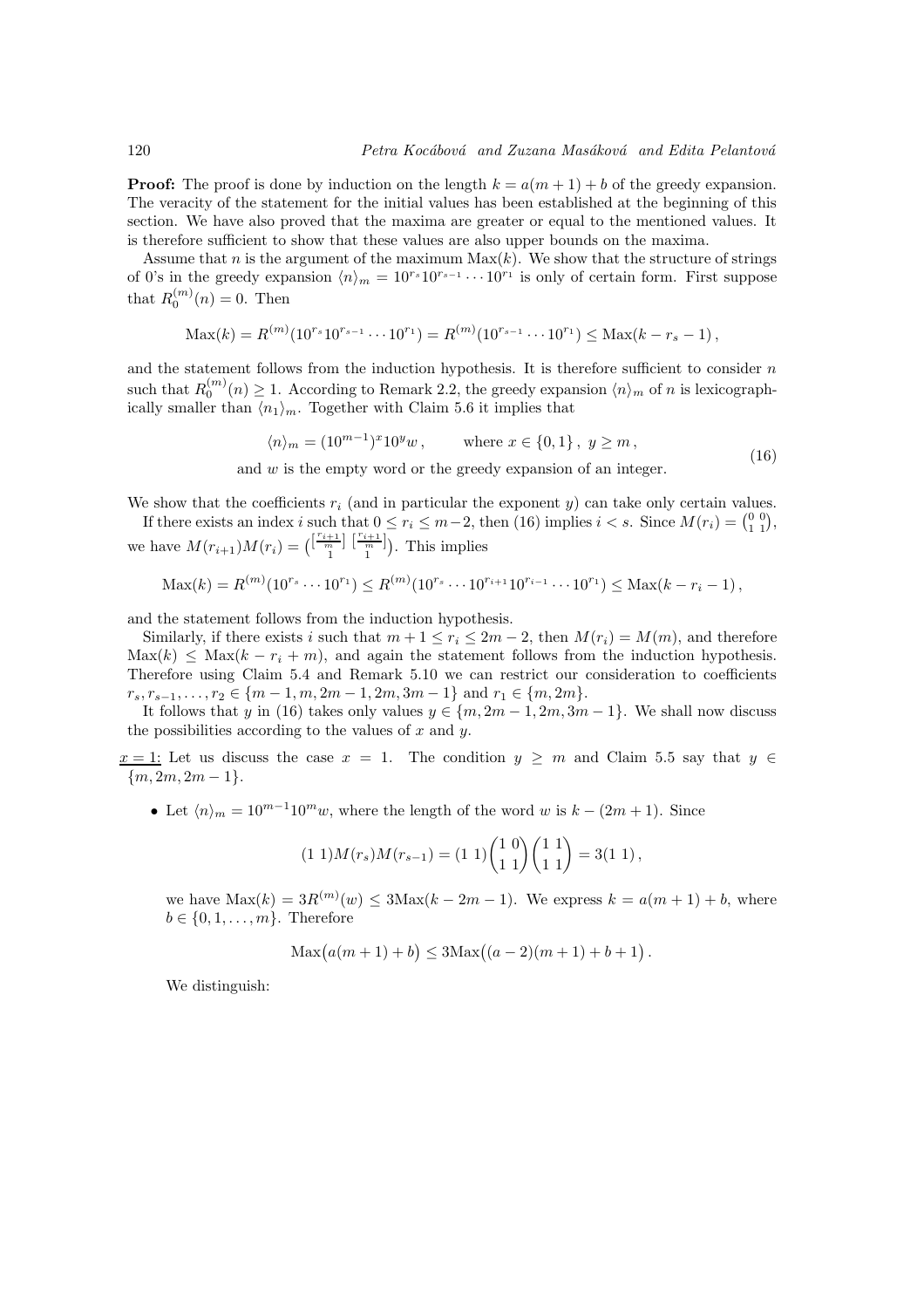Ambiguity in the m-bonacci numeration system 121

– If  $b \in \{0, 1, \ldots, m-2\}$ , then using the induction hypothesis

 $\text{Max}(a(m+1)+b) \leq 3(2^{a-2}+2^{a-4}) < 2^a,$ 

as required.

- If 
$$
b = m - 1
$$
, then similarly  $\text{Max}(a(m + 1) + m - 1) \leq 3(2^{a-2} + 2^{a-3}) < 2^a + 2^{a-2}$ 

- If  $b = m$ , then  $\text{Max}(a(m+1) + m) \leq 3 \cdot 2^{a-1} = 2^a + 2^{a-1}$ .
- Let  $\langle n \rangle_m = 10^{m-1} 10^{2m} w$ , where the length of the word w is  $k (3m + 1)$ . Since

$$
(1\;1)M(r_s)M(r_{s-1}) = (1\;1)\binom{1\;0}{1\;1}\binom{2\;2}{1\;1} = 5(1\;1),
$$

we have  $\text{Max}(k) = 5R^{(m)}(w) \le 5\text{Max}(k - 3m - 1)$ . We again express  $k = a(m + 1) + b$ , where  $b \in \{0, 1, \ldots, m\}$ . We have therefore

$$
Max(a(m + 1) + b) \le 5Max((a - 3)(m + 1) + b + 2).
$$

We distinguish

– If  $b \in \{0, 1, \ldots, m-2\}$ , then using the induction hypothesis

$$
Max(a(m + 1) + b) \le 5(2^{a-3} + 2^{a-4}) < 2^a,
$$

as required.

- If  $b = m 1$ , then Max( $a(m + 1) + m 1$ ) ≤  $5(2<sup>a-2</sup>) = 2<sup>a</sup> + 2<sup>a-2</sup>$ .
- If  $b = m$ , then  $\text{Max}(a(m+1) + m) \leq 5 \cdot 2^{a-2} < 2^a + 2^{a-1}$ .
- Let now  $\langle n \rangle_m = 10^{m-1}10^{2m-1}w$ . Claims 5.7, 5.8 and 5.9 imply that the word w is of the form  $w = 10^m \tilde{w}$  or  $w = 10^{2m} \tilde{w}$ . Thus we distinguish:
	- Let  $\langle n \rangle_m = 10^{m-1} 10^{2m-1} 10^m \tilde{w}$ . Since  $(1\ 1)M(m-1)M(2m-1)M(m) = 8(1\ 1)$  and the length of the word  $\tilde{w}$  is  $k - 4m - 1$ , we have

$$
Max(k) \leq 8Max(k - 4m - 1) \leq 2^3 Max(k - 3(m + 1)),
$$

which implies the desired result.

– Let  $\langle n \rangle_m = 10^{m-1} 10^{2m-1} 10^{2m} \tilde{w}$ . Since  $(1\ 1)M(m-1)M(2m-1)M(2m) = 13(1\ 1)$ and the length of the word  $\tilde{w}$  is  $k - 5m - 1$ , we have

$$
Max(k) \le 13Max(k - 5m - 1) \le 2^4 Max(k - 4(m + 1)),
$$

which implies the desired result.

Note that Claim 5.8 is valid only for  $m > 4$ .

 $x = 0$ : Let us study the case  $x = 0$ . We have to consider  $y \in \{m, 2m - 1, 2m, 3m - 1\}$ .

.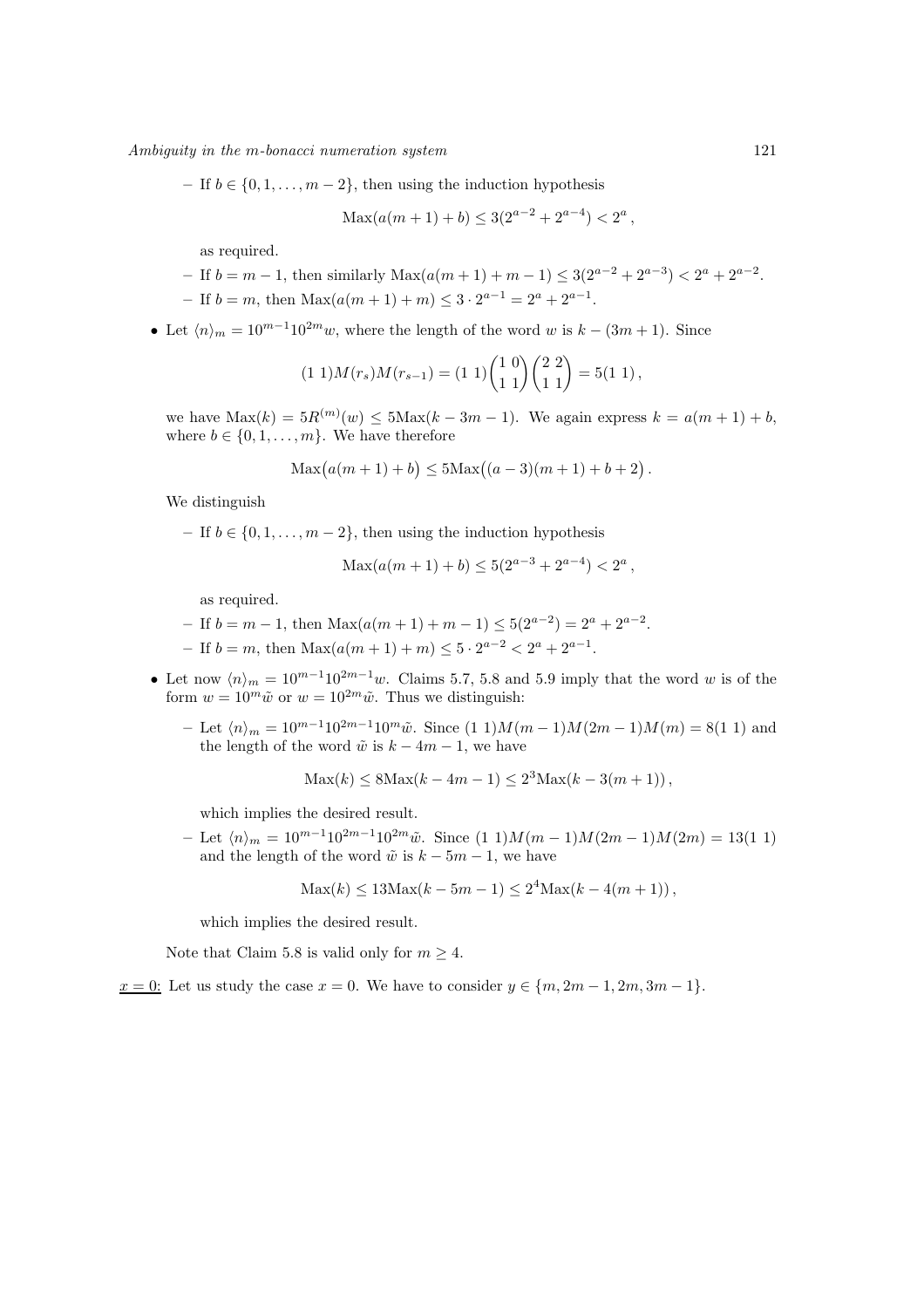- Let  $\langle n \rangle_m = 10^m w$ . Since  $(1\ 1)M(m) = 2(1\ 1)$ , we have  $Max(k) = 2Max(k (m + 1))$ , what was to be proved.
- Let  $\langle n \rangle_m = 10^y w$ , where  $y \in \{2m-1, 2m, 3m-1\}$ . In this case the complement of n has the greedy expansion  $\langle \bar{n} \rangle_m = 10^{m-1}\tilde{w}$  or  $10^m\tilde{w}$ , where  $\tilde{w}$  is a greedy expansion of an integer. Such cases were already discussed before. Since  $R^{(m)}(n) = R^{(m)}(\bar{n})$ , the case is solved.

This completes the proof for  $m \geq 4$ . Recall that the assumption  $m \geq 4$  was used at one point of the discussion. For  $m = 3$  we have to consider  $\langle n \rangle_m = 10^{m-1}10^{2m-1}10^{2m-1}\tilde{w} = 10^210^510^5\tilde{w}$ . The discussion splits into cases according to the prefix of  $\tilde{w}$ . Necessarily,  $\tilde{w} = (10^5)^k 10^{r_i} \cdots 10^{r_1}$ for some  $k \geq 0$ ,  $r_i \neq 5$ . Since it has been shown that  $r_1 \in \{3, 6\}$ , we must have  $i \geq 1$ .

If  $r_i = 3$ , then  $\langle n \rangle_3$  contains the string  $10^5 10^5 10^3$ . The corresponding matrix is  $M(5)M(5)M(3) =$  $\binom{8}{5}$  which is majored by  $\binom{8}{8}$  =  $M(3)M(3)M(3)$  corresponding to the string  $10^3 10^3 10^3$ of the same length as  $10^510^510^3$ . Thus  $10^510^510^3$  is forbidden for maximality.

If  $r_i = 6$ , then  $\langle n \rangle_3$  contains the string  $10^5 10^5 10^6$ . The corresponding matrix is  $M(5)M(5)M(6) =$  $\binom{13\ 13}{8\ 8}$  which is majored by  $\binom{16\ 16}{8\ 8} = M(6)M(3)M(3)$  corresponding to the string  $10^610^310^310^3$ of the same length as  $10^5 10^6$ . Thus  $10^5 10^5 10^6$  is forbidden for maximality.

If  $r_i = 8$ , then  $\langle n \rangle_3$  contains the string 10<sup>5</sup>10<sup>8</sup>. The corresponding matrix is  $M(5)M(8) = \binom{7}{4}$ which is majored by  $\binom{8}{4}$  =  $M(6)M(3)M(3)$  corresponding to the string  $10^6 10^3 10^3$  of the same length as  $10^510^8$ . Thus  $10^510^8$  is forbidden for maximality.

Last, if  $r_i = 2$ , then  $\langle n \rangle$  contains the string  $10^2 (10^5)^j 10^2$  for some  $j \geq 2$ . The corresponding matrix is  $M(2)M^2(5)M(2) = \binom{F_{2j}}{F_{2j-1}} \binom{F_{2j-1}}{F_{2j-2}}$  which is majored by  $\binom{F_{2j+2}}{F_{2j+1}} \binom{F_{2j+2}}{F_{2j+1}} = M^{j+1}(5)$ corresponding to the string  $(10^5)^{j+1}$  of the same length as  $10^2(10^5)^{j}10^2$ . Thus  $10^2(10^5)^{j}10^2$  is forbidden for maximality.

### 6 Comments and open problems

Although the numeration systems related to m-Bonacci numbers have been extensively studied from many different points of view, there remains a number of problems to be explored, even in the most simple Fibonacci case  $m = 2$ .

One of these problems is to find a closed formula for the sequence  $A(n)$  giving the least integer having n representations as sums of distinct Fibonacci numbers, which is a sort of inverse to the function  $R^{(2)}(n)$ . Some results about  $A(n)$  are given in [3, 4]. However, according to our knowledge, analogous function for m-Bonacci numeration system has never been studied.

Another interesting question related to  $R^{(2)}$  is the function rk(n) defined in [5], counting the number of occurrences of a value n among numbers  $R^{(2)}(F_k)$ ,  $R^{(2)}(F_k + 1)$ , ...,  $R^{(2)}(F_{k+1} - 1)$ for sufficiently large  $k$ . The authors of  $[5]$  show that the function is well defined, give a recurrent formula using the Euler function and exact value for n prime. The function  $rk(n)$  illustrates the exceptionality of the Fibonacci case  $m = 2$ , because similar function cannot be defined if  $m \geq 3$ . We have already seen that the number of occurrences of the value  $R^{(m)}(n) = 1$  among  $R^{(m)}(F_k)$ ,  $R^{(m)}(F_k+1), \ldots, R^{(m)}(F_{k+1}-1)$  increases with k to infinity. Similarly, it can be shown for other values  $R^{(m)}(n)$ .

The literature often concentrates on the study of ambiguity in generalized Fibonacci numeration systems, where one allows coefficients only in  $\{0, 1\}$ . When omitting the limitation on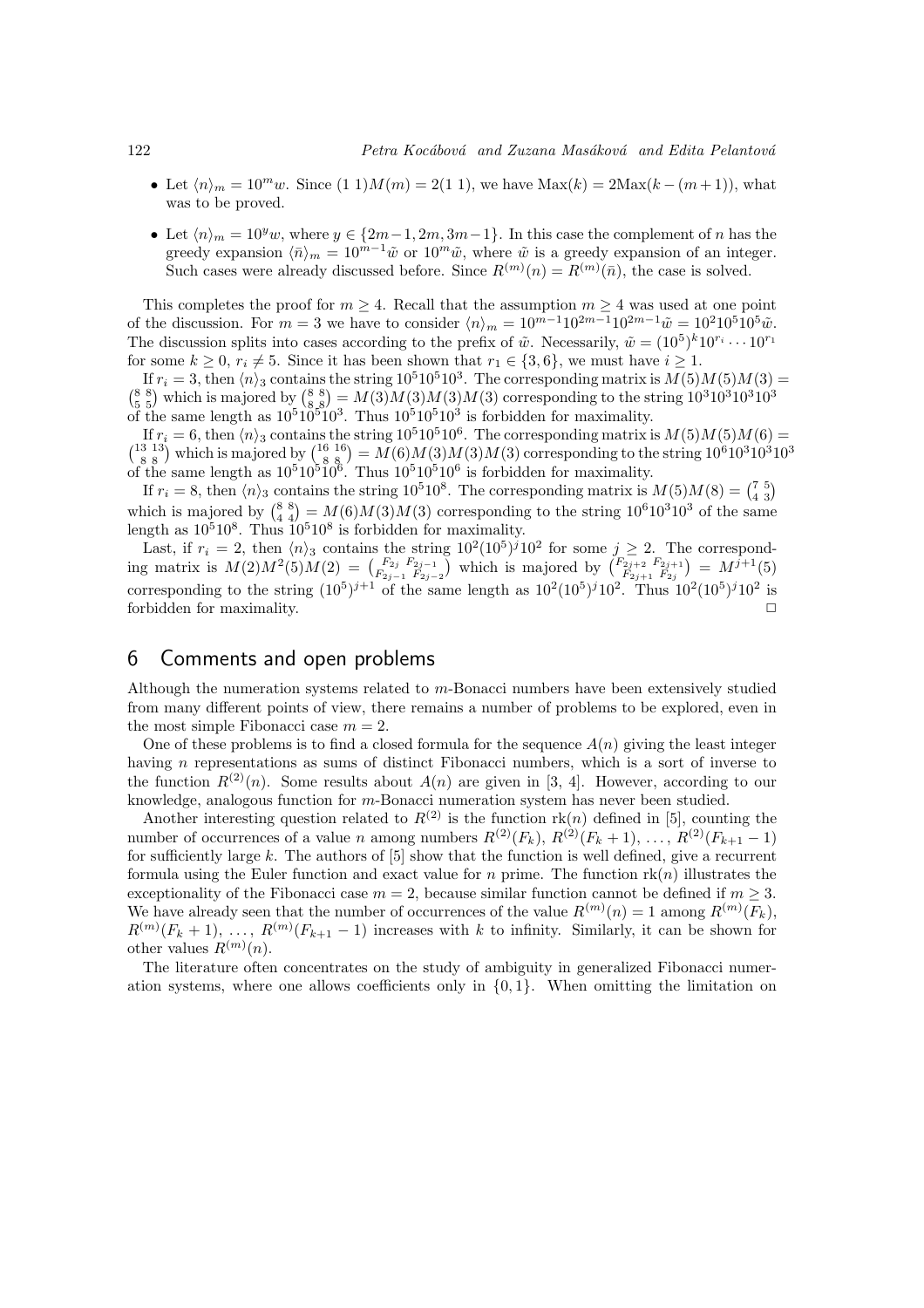the coefficients, the problem becomes much more difficult. Even in case of the usual Fibonacci system, no compact formula is known for the so-called Fibagonacci sequence  $(B(n))_{n\in\mathbb{N}}$  counting the number of representations of  $n$  as sum of (possibly repeating) Fibonacci numbers.

One can also ask the question about numeration systems which allow coefficients  $\geq 2$  even in the greedy expansion of an integer. An example of these is the Ostrowski numeration system based on sequences defined by linear recurrences of second order with non-constant coefficients. Such numeration systems have been considered by Berstel [1] who shows that a formula similar to (5) is valid for counting the number of representations of  $n$ . Other properties of these numeration systems are to be explored.

### Acknowledgements

The authors acknowledge partial support by Czech Science Foundation GA  $\overline{CR}$  201/05/0169, and by the grant LC06002 of the Ministry of Education, Youth, and Sports of the Czech Republic.

#### References

- [1] J. Berstel, An excercise on Fibonacci representations, RAIRO Theor. Inf. Appl. 35 (2001) 491–498.
- [2] M. Bicknell-Johnson, D. C. Fielder, The number of representations of N using distinct Fibonacci numbers, counted by recursive formulas, Fibonacci Quart. 37 (1999) 47–60.
- [3] M. Bicknell-Johnson, The least integer having p Fibonacci representations, p prime, Fibonacci Quart. 40 (2002) 260–265.
- [4] M. Bicknell-Johnson, The smallest positive integer having  $F_k$  representations as sums of distinct Fibonacci numbers, in Applications of Fibonacci numbers 8 (1999) 47–52.
- [5] M. Edson, L. Zamboni, On representations of positive integers in the Fibonacci base, Theoret. Comput. Sci. 326 (2004), 241–260.
- [6] C. Frougny, Fibonacci representations and finite automata, IEEE Trans. Inform. Theory, 37 (1991), 393–399.
- [7] P.J. Grabner, P. Kirschenhofer, R.F. Tichy, Combinatorial and arithmetical properties of linear numeration systems, Combinatorica 22 (2002), 245–267.
- [8] P.J. Grabner, P. Liardet, R.F. Tichy, *Odometers and systems of numeration*, Acta Arith. **70** (1995), 103–123.
- [9] L.J. Guibas, A.M. Odlyzko, String overlaps, pattern matching, and nontransitive games, J. Combin. Theory Ser. A 30 (1981), 1983–208.
- [10] W.H. Kautz, Fibonacci codes for synchronization control, IEEE Trans. Inform. Theory, 11 (1965), 284–292.
- [11] P. Kocábová, Z. Masáková, E. Pelantová, Integers with a maximal number of Fibonacci representations, RAIRO Theor. Inf. Appl. 39 (2005), 343–359.